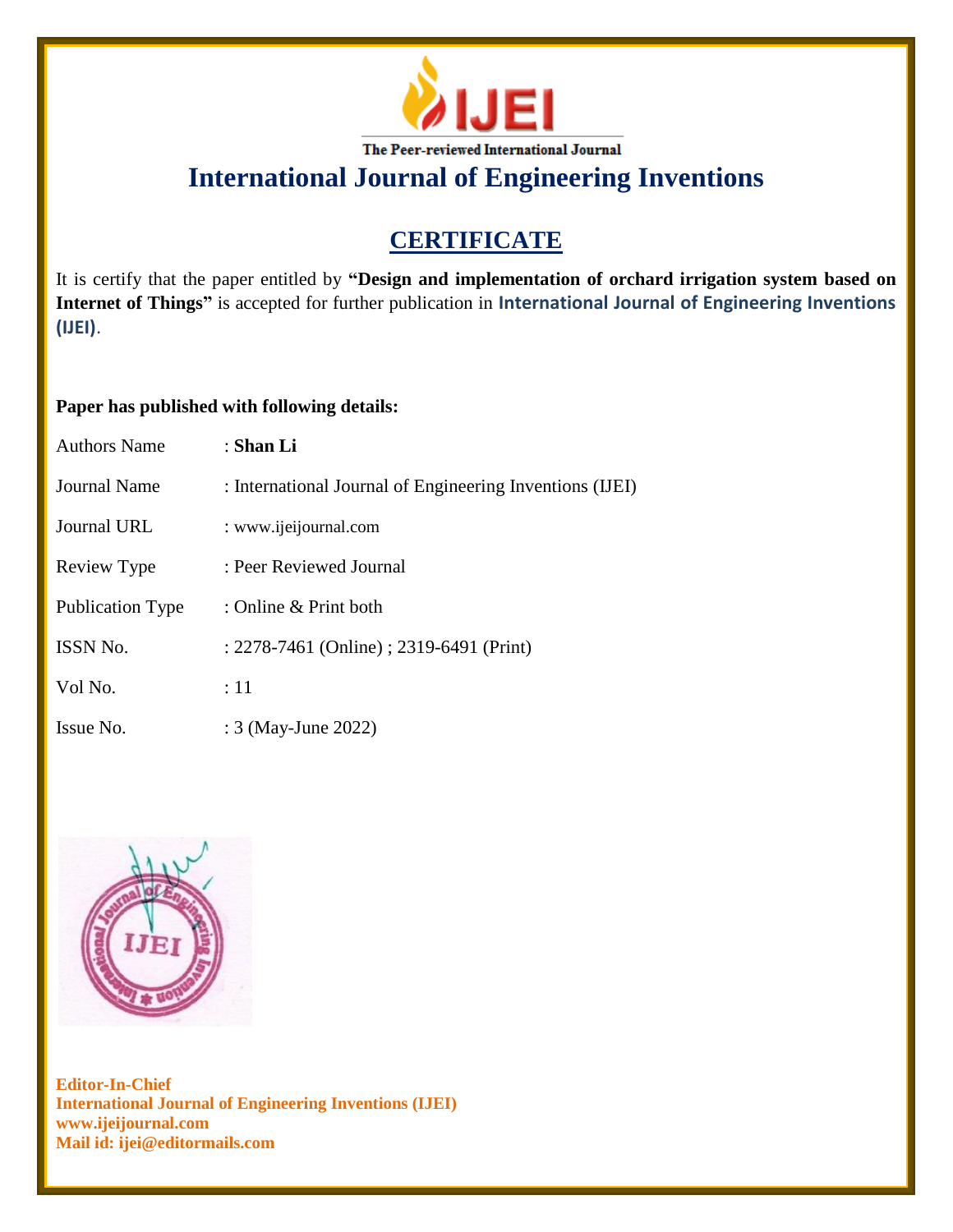

## **CERTIFICATE**

It is certify that the paper entitled by **"Design and implementation of orchard irrigation system based on Internet of Things"** is accepted for further publication in **International Journal of Engineering Inventions (IJEI)**.

### **Paper has published with following details:**

| <b>Authors Name</b>     | : Weixiang JIANG                                         |
|-------------------------|----------------------------------------------------------|
| Journal Name            | : International Journal of Engineering Inventions (IJEI) |
| Journal URL             | : www.ijeijournal.com                                    |
| Review Type             | : Peer Reviewed Journal                                  |
| <b>Publication Type</b> | : Online & Print both                                    |
| <b>ISSN No.</b>         | : 2278-7461 (Online) ; 2319-6491 (Print)                 |
| Vol No.                 | $\div 11$                                                |
| Issue No.               | : 3 (May-June 2022)                                      |

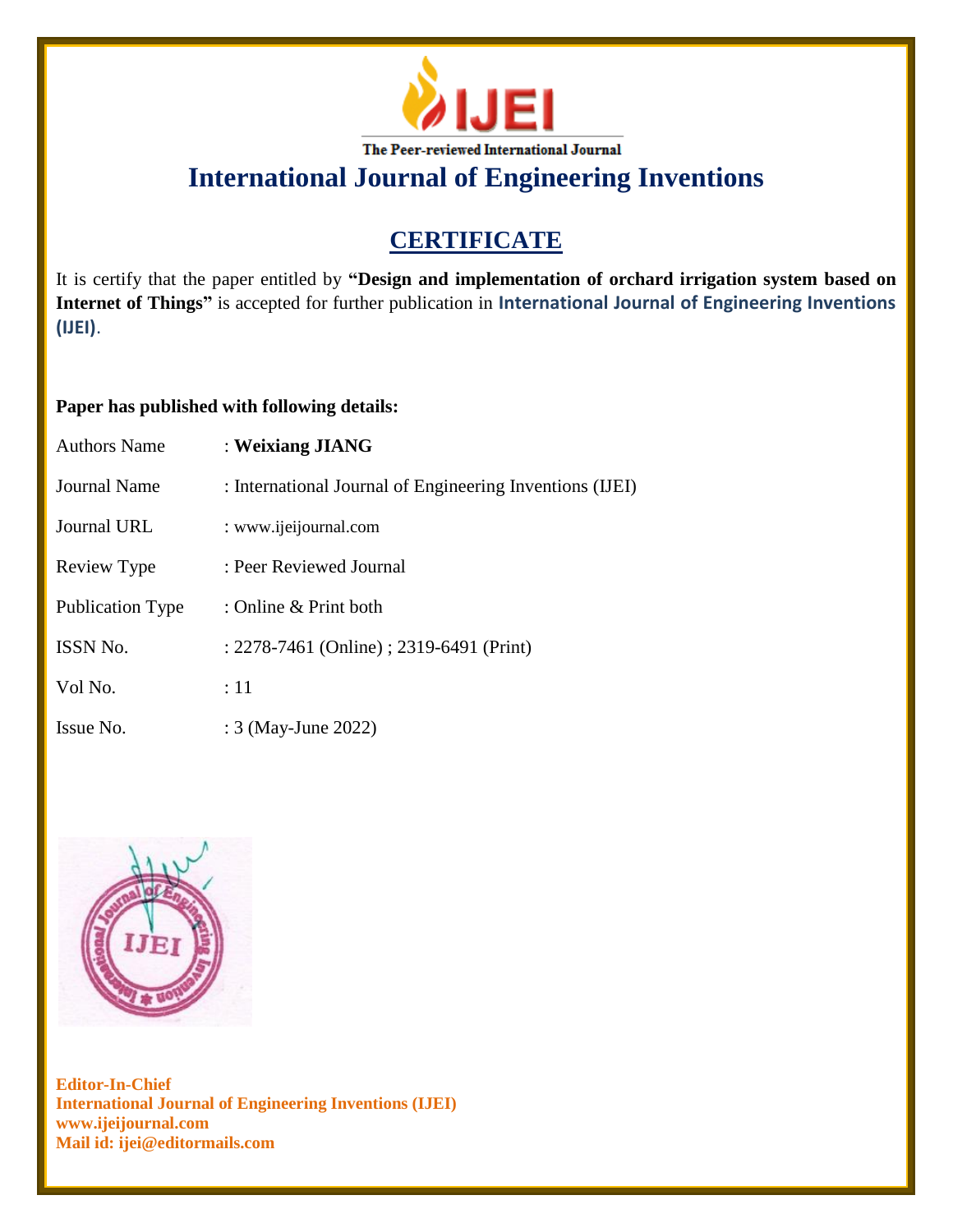

## **CERTIFICATE**

It is certify that the paper entitled by **"Design and implementation of orchard irrigation system based on Internet of Things"** is accepted for further publication in **International Journal of Engineering Inventions (IJEI)**.

### **Paper has published with following details:**

| <b>Authors Name</b> | : $\mathbf{Xing} \mathbf{LI}$                            |
|---------------------|----------------------------------------------------------|
| <b>Journal Name</b> | : International Journal of Engineering Inventions (IJEI) |
| Journal URL         | : www.ijeijournal.com                                    |
| Review Type         | : Peer Reviewed Journal                                  |
| Publication Type    | : Online & Print both                                    |
| <b>ISSN No.</b>     | : 2278-7461 (Online) ; 2319-6491 (Print)                 |
| Vol No.             | :11                                                      |
| Issue No.           | : 3 (May-June 2022)                                      |

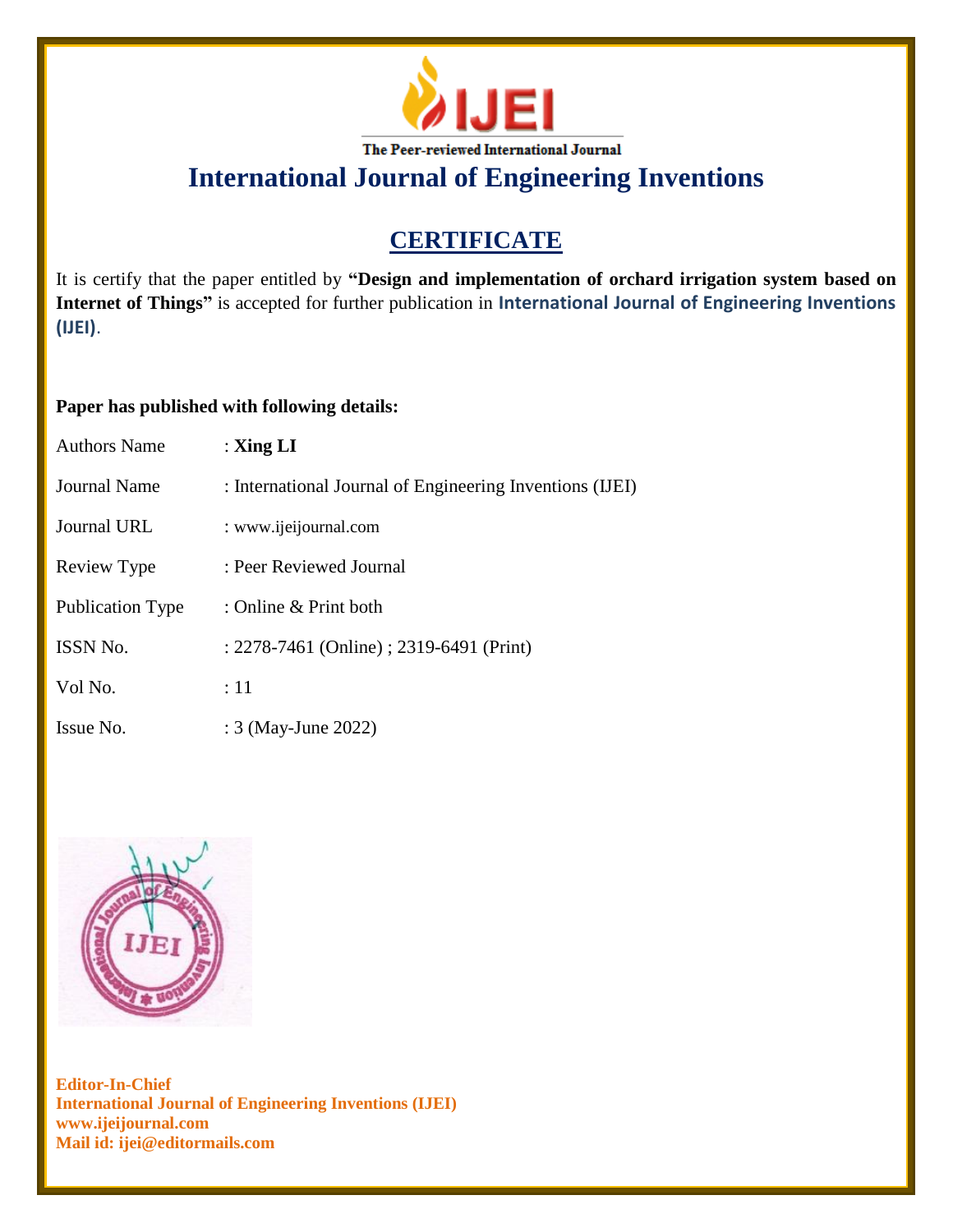

## **CERTIFICATE**

It is certify that the paper entitled by **"Design and implementation of orchard irrigation system based on Internet of Things"** is accepted for further publication in **International Journal of Engineering Inventions (IJEI)**.

### **Paper has published with following details:**

| <b>Authors Name</b>     | : Yan LI                                                 |
|-------------------------|----------------------------------------------------------|
| Journal Name            | : International Journal of Engineering Inventions (IJEI) |
| Journal URL             | : www.ijeijournal.com                                    |
| Review Type             | : Peer Reviewed Journal                                  |
| <b>Publication Type</b> | : Online & Print both                                    |
| ISSN No.                | : 2278-7461 (Online) ; 2319-6491 (Print)                 |
| Vol No.                 | :11                                                      |
| Issue No.               | : 3 (May-June 2022)                                      |

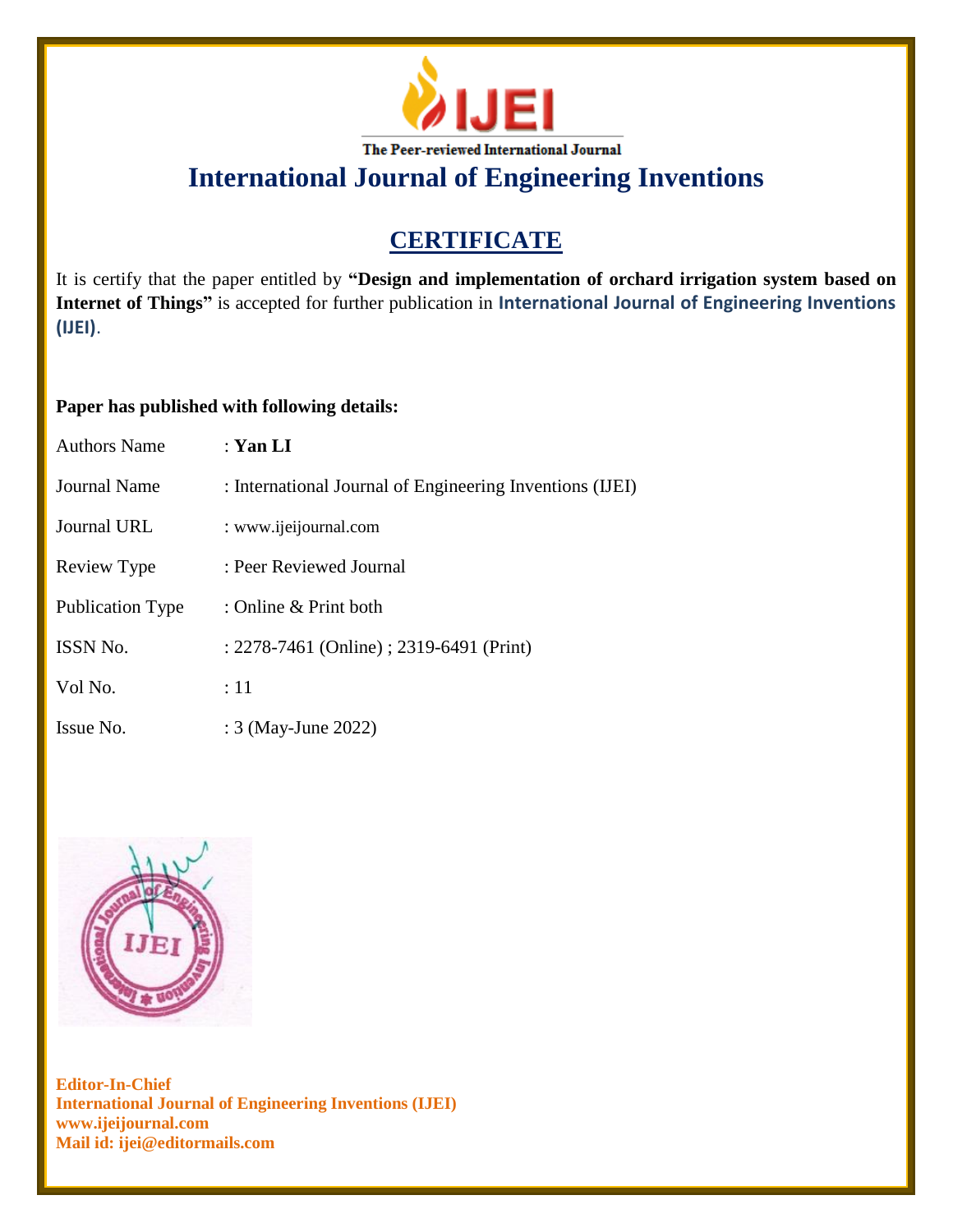

## **CERTIFICATE**

It is certify that the paper entitled by **"Design and implementation of orchard irrigation system based on Internet of Things"** is accepted for further publication in **International Journal of Engineering Inventions (IJEI)**.

### **Paper has published with following details:**

| <b>Authors Name</b>     | : Xiaoman XU                                             |
|-------------------------|----------------------------------------------------------|
| Journal Name            | : International Journal of Engineering Inventions (IJEI) |
| Journal URL             | : www.ijeijournal.com                                    |
| Review Type             | : Peer Reviewed Journal                                  |
| <b>Publication Type</b> | : Online & Print both                                    |
| ISSN No.                | : 2278-7461 (Online) ; 2319-6491 (Print)                 |
| Vol No.                 | :11                                                      |
| Issue No.               | : 3 (May-June 2022)                                      |